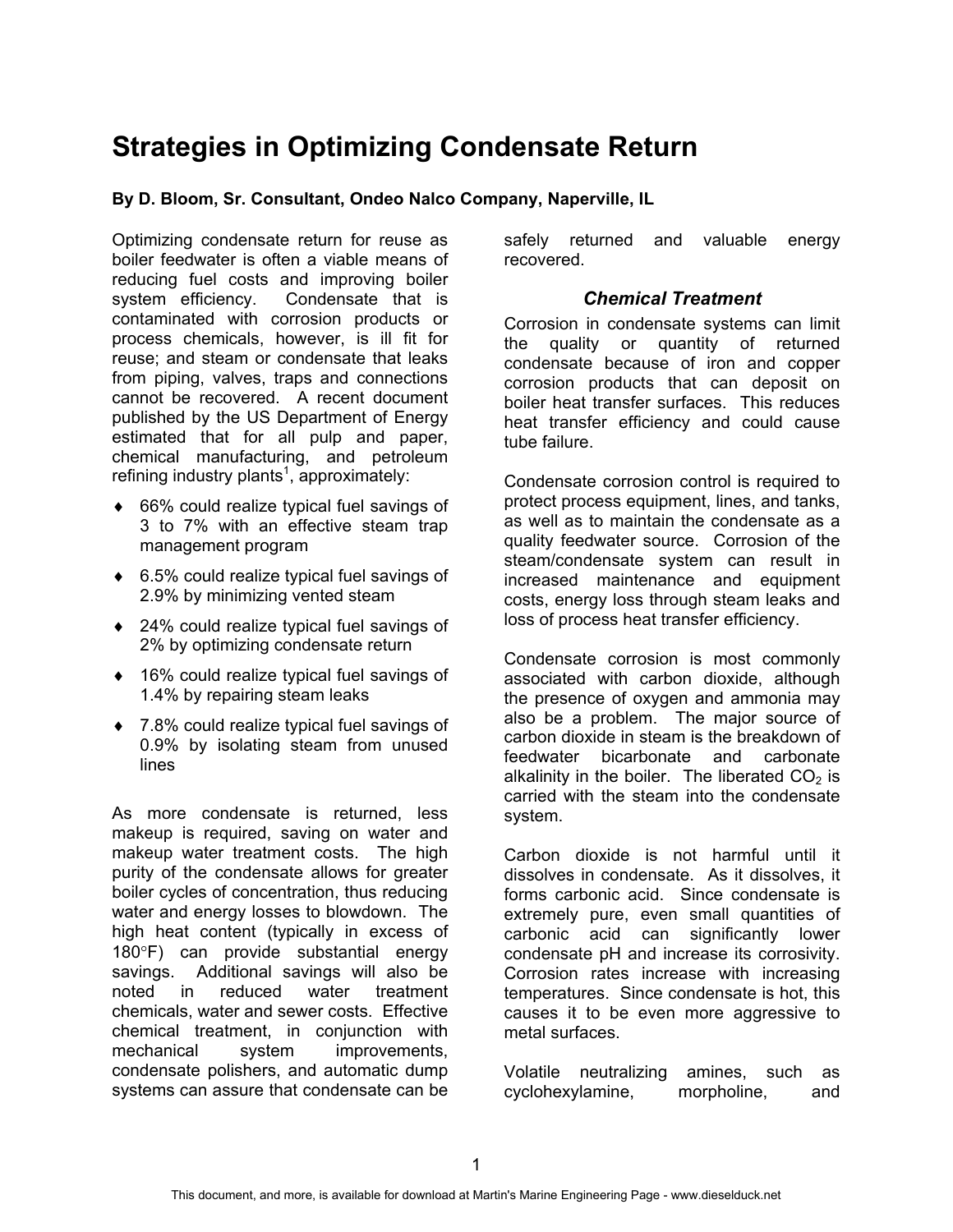diethylaminoethanol, are typically used to neutralize carbonic acid and raise the condensate pH. These programs are most effective when fed to maintain a minimum pH of 8.5, ideally 8.8 to 9.2 (Figure 1). A blend of several amines will assure that corrosion protection is distributed throughout the entire steam/condensate system. Filming amines and a new, patented non-nitrogen based chemistry (Nalco ACT®) are alternative condensate treatments.



**Figure 1. Solubility of magnetite in water.<sup>2</sup>**

## *System Design and Maintenance*

Steam/condensate system design and maintenance not only affect the delivery of quality steam, but also the ability to remove condensate from the system. Poor drainage of condensate can result in corrosion, erosion, and water hammer, all of which will eventually result in leaks and failures and limit the amount of condensate returned for reuse as boiler feedwater.

It is not within the scope of this article to thoroughly discuss all the design issues that might affect a plant's ability to return condensate. However, common good engineering practices are listed below.<sup>3</sup>

- Supply dry, high quality steam. Steam. quality must generally match process requirements and be of sufficient quality (dryness) not to erode system components. In those instances when high moisture steam is used, a steam separator should be considered. Supply lines should also be insulated and trapped to prevent accumulation of condensate.
- Isolate steam from unused lines with properly located isolation valves. Any dead leg open to steam should be trapped to prevent condensate accumulation.
- Make sure lines and traps are properly sized. This minimizes pressure loss, erosion, heat loss, and blow-through steam. Horizontal lines should be sloped at 1 inch per 10 feet, in the direction of flow and properly supported to prevent sagging and condensate accumulation.
- Install sufficient traps on steam mains to remove condensate as quickly as possible. At a minimum, traps should be located on all vertical risers, upstream of control valves, and at 100- 300 foot intervals along horizontal runs of pipe.
- Use the correct trap for the application. Never group trap. Group trapping invariably leads to back-up of condensate in the system.
- Ensure that piping allows the condensate to be removed effectively. Coils should be fitted with a vacuum breaker to allow condensate to drain freely. Waterlogged equipment not only fails to operate as expected, but is also prone to corrosion and water hammer.
- When possible, avoid any increase in elevation on return condensate lines. Condensate that is evacuated to a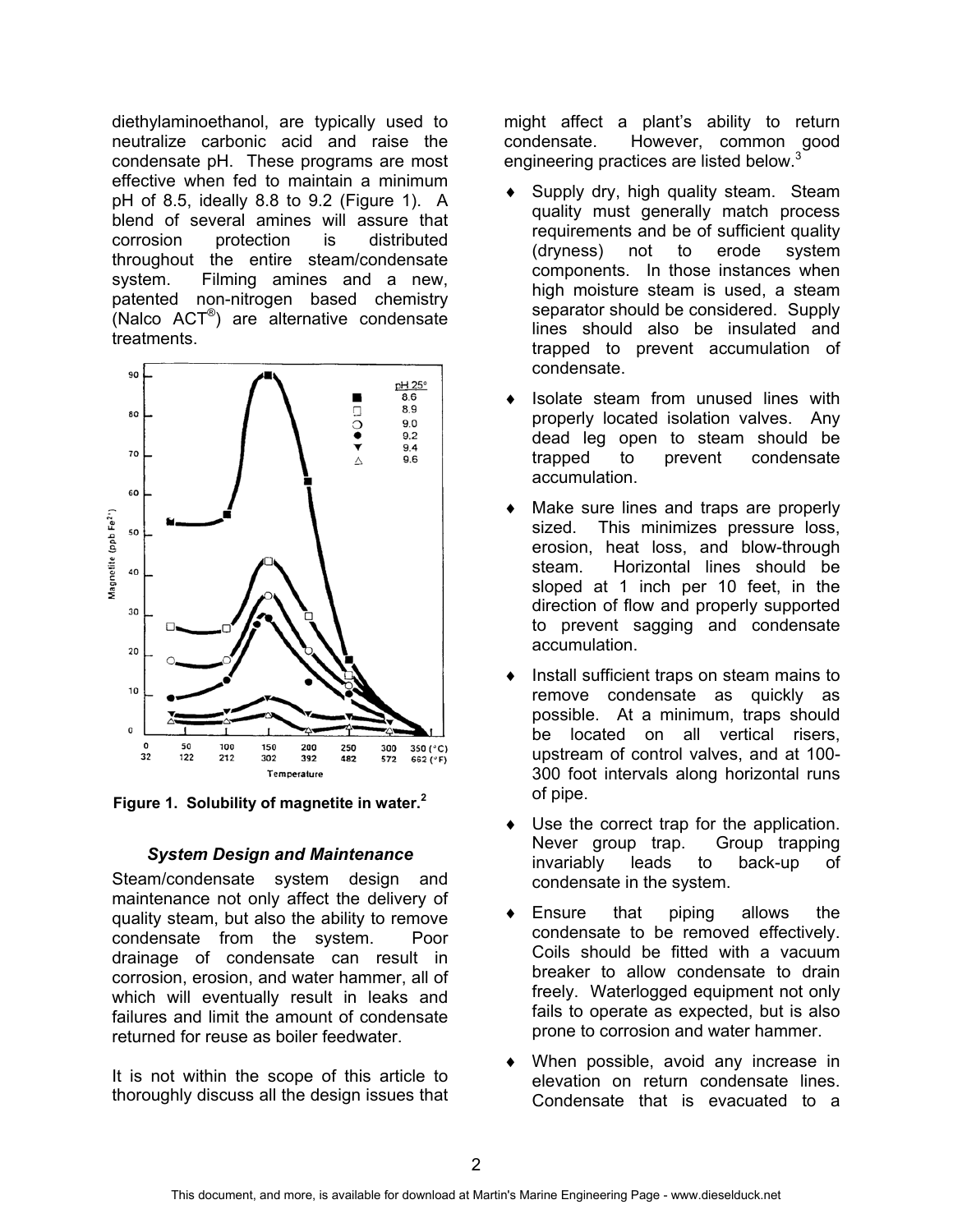higher elevation doesn't flow by gravity. It requires a pressure slightly greater than the head pressure resulting from the elevation rise. When elevation of condensate after a trap is necessary, a pumping trap may be necessary to assure good drainage.

- ♦ Install receiver vents of the proper size. Receiver vent lines that are too small restrict the loss of flash steam. This in turn results in hotter condensate return temperatures and potential problems with cavitation of electric condensate return pumps. Alternatively, use pressure powered pumps.
- ♦ Make sure condensate return lines are sized to move the flash and blowthrough steam present after a trap, as well as the condensate. Steam (vapor) is more voluminous than condensate (liquid). Condensate piping that is sized for only liquid is grossly undersized.
- ♦ Choose materials of construction that will minimize corrosion.

## *Minimizing the Effect of Contaminated Condensate*

**Polishing units** can be used to minimize the effect of contaminated condensate so that it can be reused as boiler feedwater. A variety of polishing equipment is available for the removal of contaminants from condensate. The type of polishing equipment selected depends on the contaminant and quantity to be removed, and also on the water chemistry requirements of the boiler system.

Most polishers rely on some sort of ionexchange technology, which replaces the contaminant with a less objectionable species. Ion-exchange units also serve as filters of suspended particulates, typically metal oxides. Alternatively, simple mechanical filters with appropriate pore size, electromagnetic filters, or activated carbon filters may also be used, depending on the contaminant that is to be removed. Table 1 provides a simple comparison of some common polisher types. It is important to remember that no process is 100% efficient, however, so even with a condensate polisher in line, some amount of contaminant will likely make it through to the feedwater.

**Another means** of minimizing the effect of contaminated condensate is to sewer it before it returns or reaches the polishers. Depending on the degree of contamination, this is often a prudent action. Badly contaminated condensate may quickly exhaust or foul polishers, allowing the full amount of contamination to return to the feedwater system.

| Ion Exchange                                                                                                                                 | <b>Mechanical Filters</b>                                                                                   | <b>Electromagnetic Filters</b>                                                                                                                  |
|----------------------------------------------------------------------------------------------------------------------------------------------|-------------------------------------------------------------------------------------------------------------|-------------------------------------------------------------------------------------------------------------------------------------------------|
| Flow dependent $(25-35$ gpm/ft <sup>2</sup> )<br>Iron leakage increases below 20<br>gpm/ $ft^2$                                              | Flow specific to filter, for<br>example cellulosic pre-coat<br>filters operate at 2-2.3 gpm/ft <sup>2</sup> | Essentially flow independent.<br>Streams with a high percentage<br>of magnetite may operate at 1<br>ft/sec                                      |
| 80-90% efficient in iron and<br>copper, or to 5 ppb (whichever is<br>greater)<br>Hardness removal to 500 ppb or<br>less                      | 85-90% efficient, but only<br>removes particulates that<br>exceed filter pore size                          | Preferentially removes magnetic<br>particles.<br>Typically removes 95% of<br>magnetite present, approx. 90%<br>of total iron, and 50% of copper |
| Temperature limited. Some<br>resins degrade in the presence<br>of $O2$ at temperatures as low as<br>$100^{\circ}$ F<br>Prone to iron fouling |                                                                                                             | Operation at a pH of 9.3 to 9.5,<br>with a reducing environment (no<br>$O2$ ), and relatively high<br>temperatures is ideal                     |
| Relatively difficult regeneration                                                                                                            | Easy regeneration                                                                                           | Easy cleaning                                                                                                                                   |

## **Table 1. Comparison of Performance Data for Common Condensate Polishers**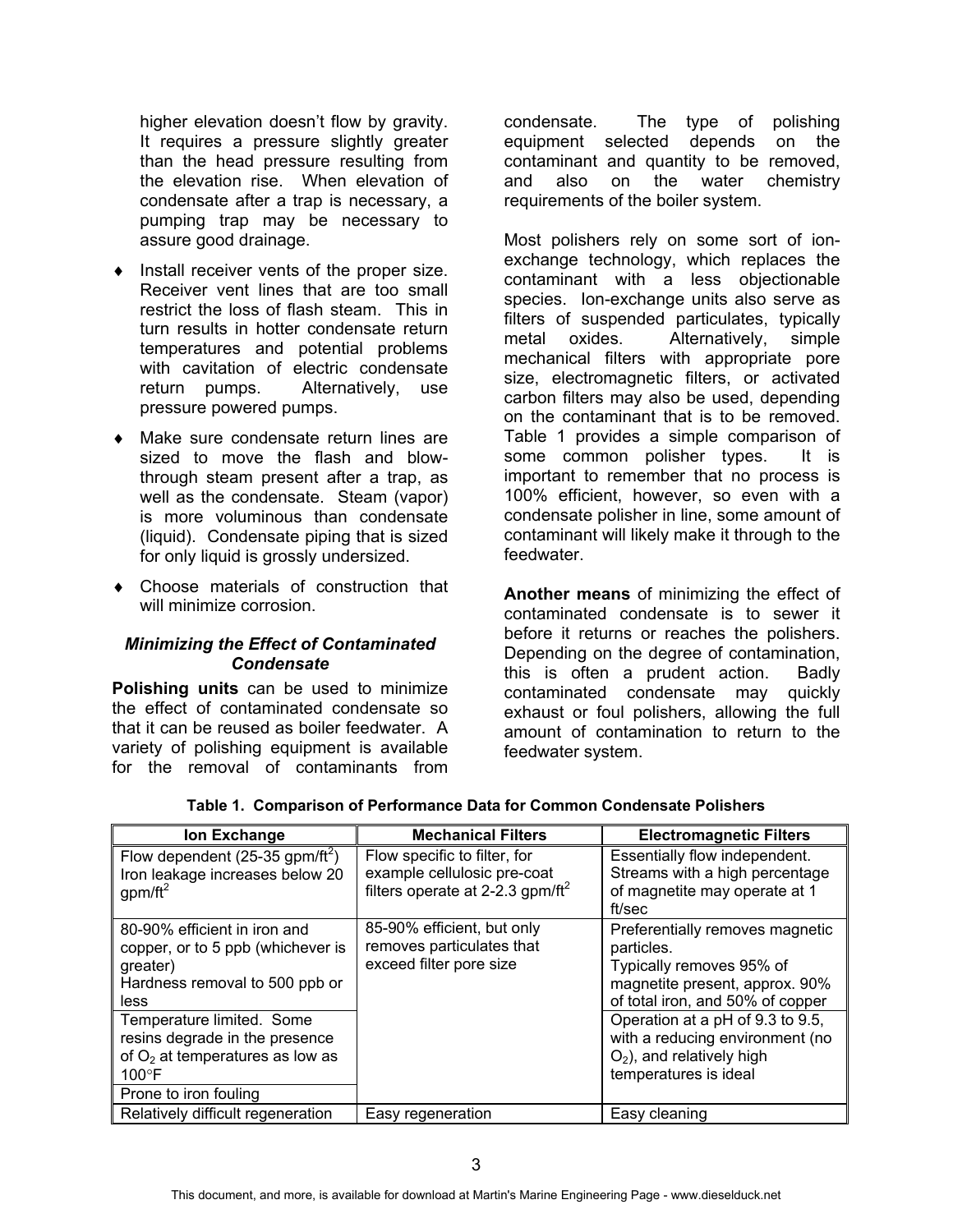Automatic dump systems must be installed properly to be effective at detecting and sewering condensate that is unfit for reuse. Velocities in pumped returns are commonly 6-8 ft/sec.<sup>3</sup> Automatic control valves can take 4-5 seconds to actuate, close, and divert the condensate to sewer. This means there must be a minimum of 24-40 feet between the detection device and the valve if all contamination is to be prevented.

Most detection devices will require additional response time since they often need a cooled sample and are not located immediately on the return condensate line. Sample line size (diameter and wall thickness), length, and volume will determine how much additional response time this adds. Table 2 shows the minimum time in seconds per linear foot required for a sample to travel to the detection device. Additional time is required for the contaminant to rise to the alarm concentration. There may also be a lag time inherent in the method of analysis or detection device that must be added to the total response time as well.

#### **Table 2. Additional Response Time Inherent in Sample Lines**

| <b>Line Size</b><br>(inches) | Wall<br><b>Thickness</b><br>(inches) | <b>Min Time in Seconds</b><br>per Linear Foot for<br><b>Contamination to</b><br><b>Reach Detector</b><br>(500 ml/min) |
|------------------------------|--------------------------------------|-----------------------------------------------------------------------------------------------------------------------|
| 1/4 Tubing                   | 0.035                                | 0.600                                                                                                                 |
|                              | 0.049                                | 0.428                                                                                                                 |
|                              | 0.065                                | 0.267                                                                                                                 |
| 3/8 Tubing                   | 0.035                                | 1.72                                                                                                                  |
|                              | 0.049                                | 1.42                                                                                                                  |
|                              | 0.065                                | 1.20                                                                                                                  |
| 1/2 Tubing                   | 0.035                                | 3.43                                                                                                                  |
|                              | 0.049                                | 3.00                                                                                                                  |
|                              | 0.065                                | 2.54                                                                                                                  |
|                              | 0.083                                | 2.07                                                                                                                  |

Each of these factors increases the distance required between the detection device (or sample tap) and the automatic dump valve as shown by the following equation:

*Total distance required between valve and sample tap, in feet = (6 to 8 ft/sec) times (VR+SL+AC+MD)*

## *Where:*

*VR = Time required for automatic dump valve to respond, in seconds*

*SL = Time required for contamination to travel to detection device through sample line, in seconds*

*AC = Time required for contaminant to rise to alarm concentration, in seconds*

*MD = Lag time for detection device or method, in seconds*

The distance quickly becomes excessive and a failure of either the valve or detection device will still allow contamination back into the boiler system. Industrial plants with potentially nasty condensate have learned that it is much more reliable to install a redundant automatic dump system than to rely on a single system and try to get sufficient distance between sample tap and valve. The first automatic dump valve and detector should be close to the point of potential contamination. The second system can be just before the final condensate collection tank and monitor combined return streams. Be sure to consider the amount of condensate you can afford to dump (which is the amount of makeup your pretreatment system can supply) when choosing the actual location.

If the contaminant is cationic or anionic in nature, you may be able to detect contamination by simply monitoring specific or cation conductivity. Many particulates, suspended solids, and organics are nonionic, however, and will not affect conductivity values. In those plants, an inline TOC monitor may be used to detect organic condensate contamination. Turbidimeters, particle monitors, fluorometers, and chromatographs have also had some success in detecting certain non-ionic organic contamination. Turbidimeters and particle monitors are